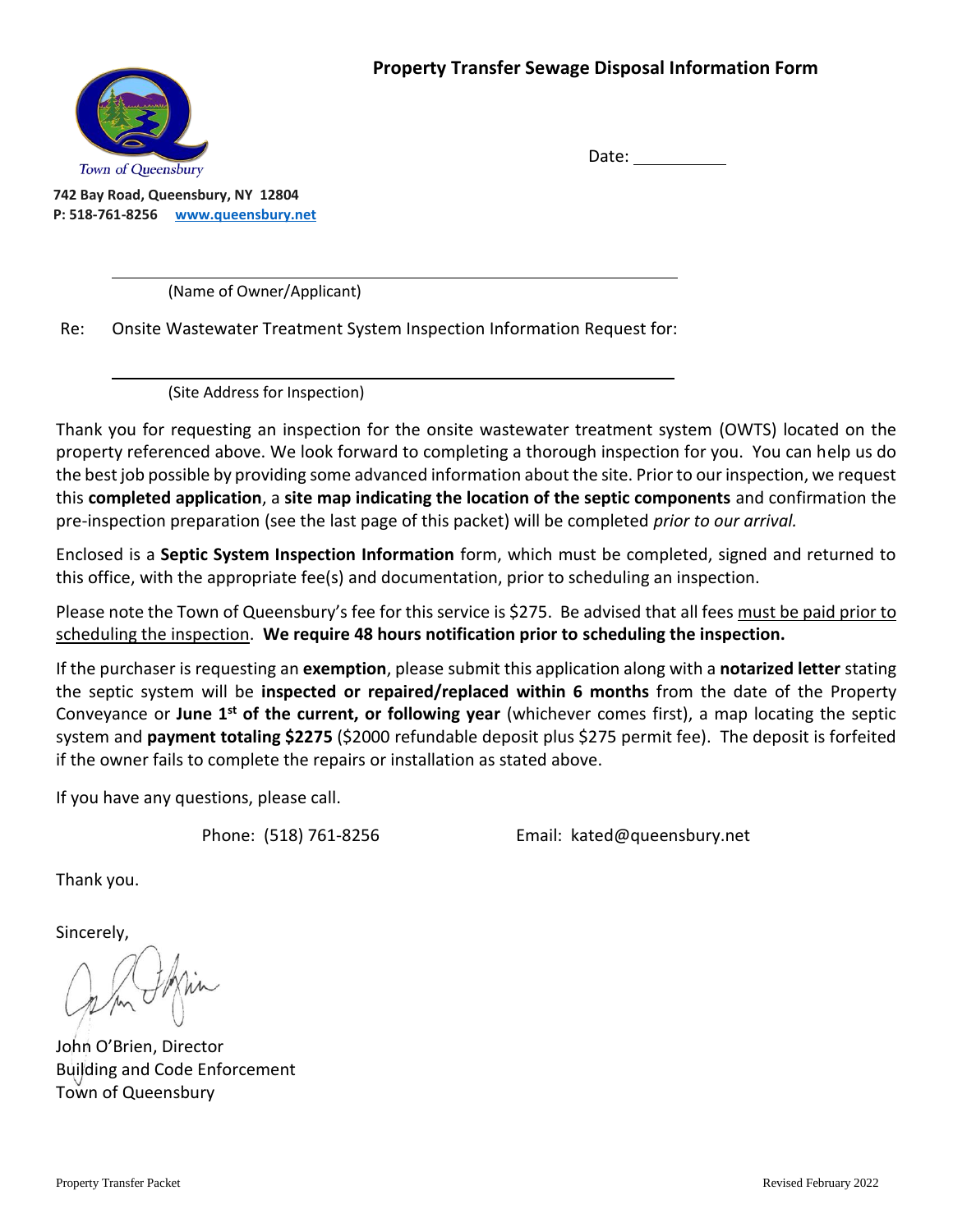

**742 Bay Road, Queensbury, NY 12804 P: 518-761-8206 or 518-761-8205 www.queensbury.net**

| Office Use Only |  |  |
|-----------------|--|--|
| Permit #:       |  |  |

Fee: \_\$\_\_\_\_\_\_\_\_\_\_\_\_\_\_\_\_\_\_\_\_\_\_\_\_\_\_\_

Invoice #:

## **SEWAGE DISPOSAL SYSTEM INSPECTION INFORMATION Individual Residential Wastewater Treatment System**

**CONTACT INFORMATION (please print legibly or type and include an email address)**

**Property and Owner Information:** *(Please attach property survey or tax parcel map*)

| □ Proposed Owner □ Realtor □ Attorney □ Other (explain: ________________________ |  |
|----------------------------------------------------------------------------------|--|
|                                                                                  |  |
|                                                                                  |  |
|                                                                                  |  |
|                                                                                  |  |
|                                                                                  |  |
|                                                                                  |  |

## **Reason for Inspection Request**:

 $\Box$  On the market  $\Box$  Future listing  $\Box$  Sale Pending  $\Box$  Deed Transfer  $\Box$  Other: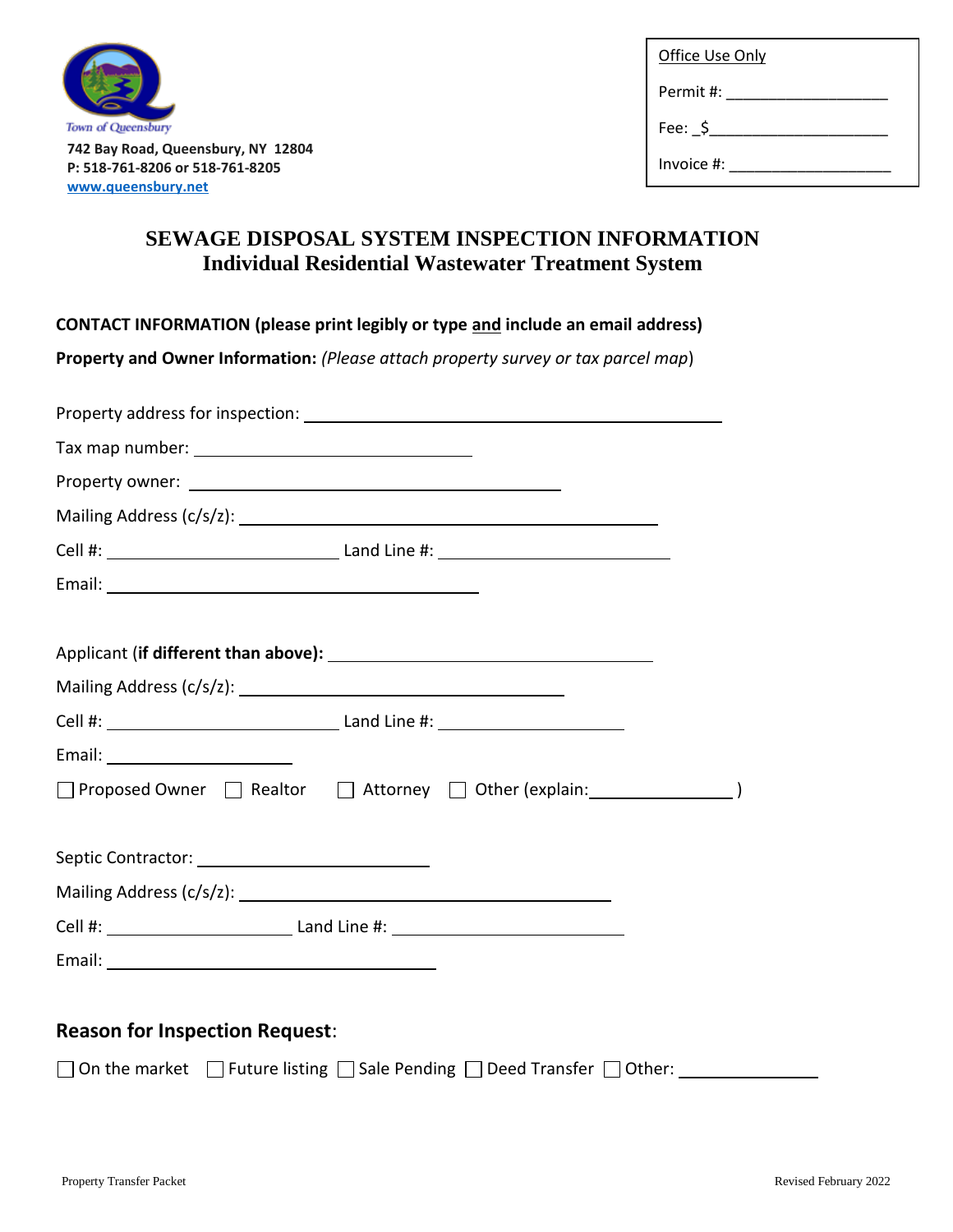#### **HOUSEHOLD INFORMATION \*\*PLEASE SEE SEPARATE PAGE FOR EXEMPTIONS\*\***

| # Bedrooms _____ # Bathrooms ______ # Kitchens _____ Jacuzzi tub(s) _____ Garbage grinder _____ |            |           |
|-------------------------------------------------------------------------------------------------|------------|-----------|
| <b>Onsite Wastewater Treatment System:</b>                                                      |            |           |
| How many systems are on the property? _____                                                     |            |           |
| Year system(s) installed: Tank ______ Size of Septic Tank _____                                 |            |           |
| Type of Absorption System: _____                                                                |            |           |
| Are all system components wholly within the property boundaries? $\Box$ Yes                     |            | $\Box$ No |
| Are system plans available? $\Box$ Yes $\Box$ No                                                |            |           |
| Does the system(s) serve multiple properties? $\Box$ Yes $\Box$ No                              |            |           |
|                                                                                                 |            |           |
| <b>Maintenance:</b>                                                                             |            |           |
|                                                                                                 |            |           |
| Date of last inspection ________________ N/A □______Date tank last pumped _______________ N/A □ |            |           |
| Frequency of pumping ______________ N/A □                                                       |            |           |
| List known repairs/replacements, with dates:                                                    |            |           |
| <b>Type of Repair/Replacement</b><br>Date                                                       |            |           |
|                                                                                                 |            |           |
|                                                                                                 |            |           |
|                                                                                                 |            |           |
| <b>Operation:</b>                                                                               |            |           |
| <b>System problems?</b>                                                                         | Yes        | <b>No</b> |
| Sewage odors?<br>Direct surface discharge(s)?                                                   | Yes<br>Yes | No<br>No  |
| Back-up of toilets?                                                                             | Yes        | <b>No</b> |
| Back-up of any other fixtures? (e.g. slow drains)                                               | Yes        | No        |
| Seasonal ponding or breakout of leach field?                                                    | Yes        | No        |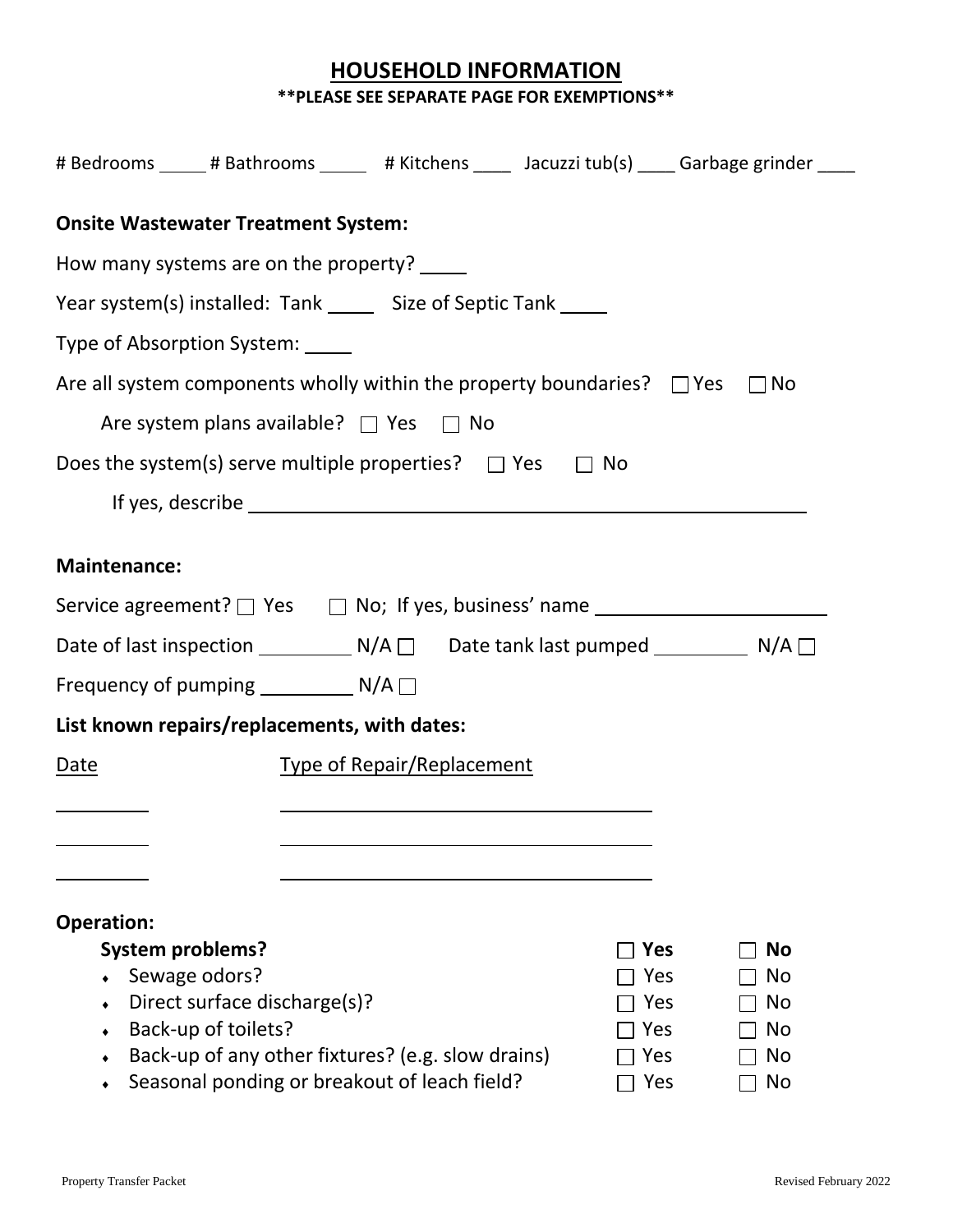#### **Statement of Acceptance of Conditions:**

I agree to:

- Ensure that the septic tank(s), distribution box (es), and/or seepage pit(s), if any, will be uncovered prior to the requested inspection time;
- Have a septage hauler on site (to pump the tank *after\** the inspector verifies flow from fixtures);
	- *Tank must be pumped in presence of inspector*
- Have an authorized representative present at the site;
- Allow the inspector to verify information provided above, and to conduct an inspection of the indicated onsite wastewater treatment system(s), including all system components and interior plumbing in crawl spaces and basements.

To the best of my knowledge, the information provided above is accurate and I acknowledge the following:

After 1 year from date of submission and there is no activity on this permit, the permit will expire and will be subject to submission of a renewal application and payment of the renewal fee based on the current fee schedule. All fees must be paid PRIOR TO SCHEDULING any inspections. In addition, if the permit is withdrawn 20% of the fee is retained by the Town of Queensbury.

#### **Signature of property owner or authorized agent:**

| Affiliation: $\Box$ owner $\Box$ agent | $\Box$ other: |       |
|----------------------------------------|---------------|-------|
| Please print name:                     |               |       |
| Signature:                             |               | Date: |

**Prior to scheduling with the Town of Queensbury, you MUST:**

**1. Schedule a sewage hauler to be on site to pump tank while inspector is on site. Hauler should arrive 30-45 minutes after scheduled time with the Town of Queensbury's Code Enforcement Officer.** 

**2. Expose inlet and outlet of septic tank, and/or pump station, expose d-box, expose any seepage pit covers.**

**3. Excavate test hole in leach field if there is no d-box.**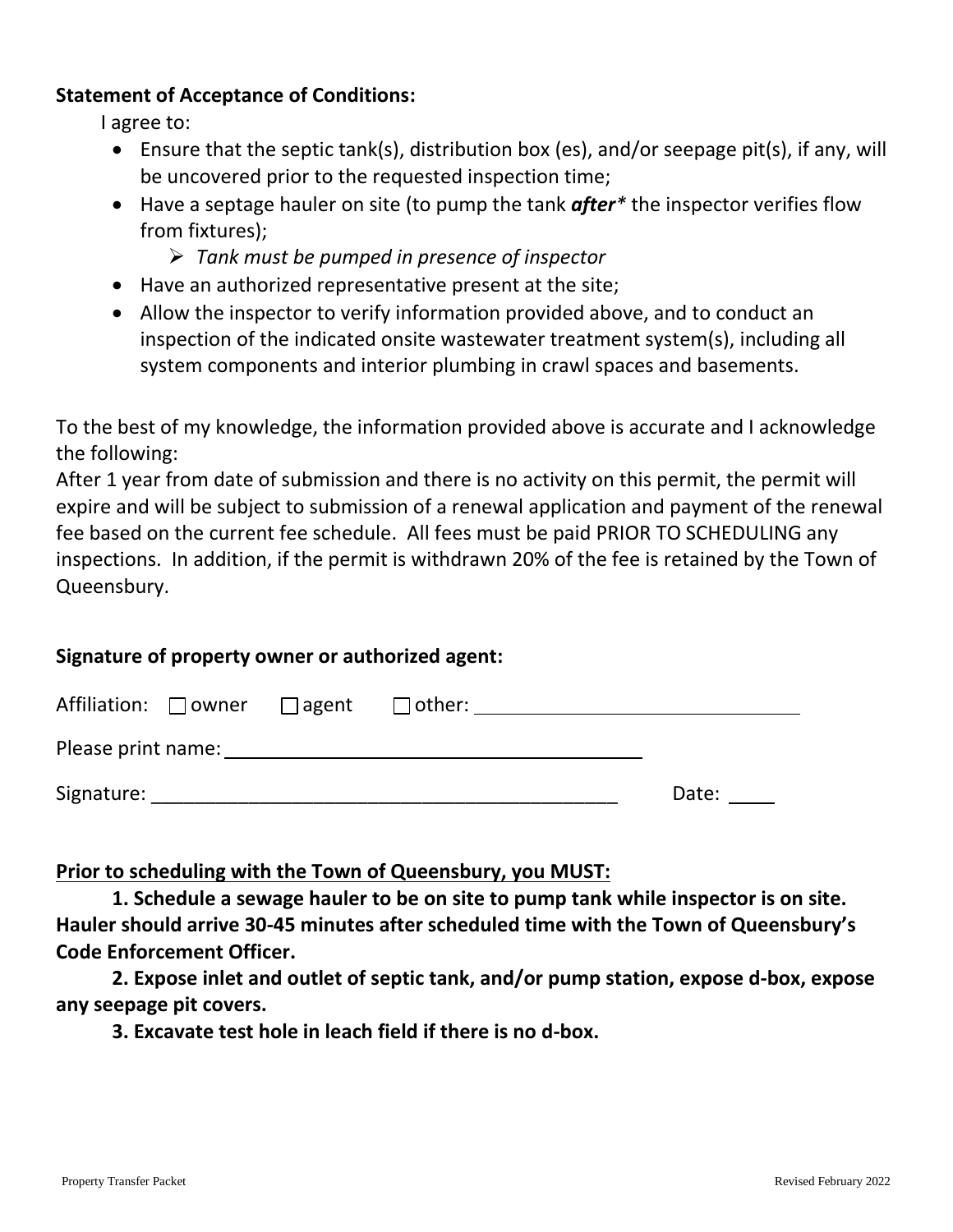## **EXEMPTION CONDITION OPTIONS**

#### **Due to one of the conditions listed below, I am requesting an exemption from the Septic Inspection Upon Property Transfer by the Town of Queensbury:**

#### **PLEASE CHOOSE ONLY ONE CONDITION BELOW IF YOU ARE REQUESTING A WAIVER**

 $\Box$ The property to be sold or transferred will **not be inhabited**, and the new owner plans to **demolish the existing structure**. In order to qualify for the exemption, a notarized affidavit must be submitted to the Building and Codes Enforcement Office stating that the dwelling will not be inhabited and that it will be demolished with **no immediate plans to rebuild** or the dwelling will not be inhabited, it will be demolished and rebuilt, in which case the affidavit shall be accompanied by a site plan, including adequate detail to demonstrate a lawful OWTS, together with a check payable to the Town of Queensbury in the amount of \$2,000. Such funds will be held in a non-interest-bearing escrow account and will be released, in the former case, upon issuance of a demolition permit and, in the latter case, upon issuance of a certificate of compliance from the Building and Codes Enforcement Office. **If the Property Transfer inspection is not completed within that 6 (six) month timeframe, the \$2000 will be forfeited.**

 $\Box$ An OWTS inspection was not able to be completed prior to the conveyance of real property due to **inclement weather**. In order to qualify for the exemption, a notarized affidavit from the new property owner to complete the requisite OWTS inspection within six months of the date of the conveyance of real property, or June 1, whichever comes first, must be filed with the Building and Codes Enforcement Office. A check payable to the Town of Queensbury in the amount of \$2,000 will be held in a noninterest-bearing escrow account and shall be released upon the completion of a satisfactory OWTS inspection from the Building and Codes Enforcement Office. **If the Property Transfer inspection is not completed within that 6 (six) month or June 1st timeframe, the \$2000 will be forfeited.**

The property to be sold or transferred contains an existing OWTS that does not comply with the provisions of this article, and the prospective purchasers and/or the Seller wish to **forgo an inspection in favor of installing an approved OWTS** within six months of the transfer of property. In order to qualify for the exemption, a notarized affidavit must be submitted to the Building and Codes Enforcement Office stating that the existing OWTS will be replaced within six months from transfer of property. The affidavit must be accompanied by a site plan, including adequate detail to demonstrate that the replacement OWTS will comply with this article, together with a check payable to the Town of Queensbury in the amount of \$2,000. Such funds will be held in a non-interest-bearing escrow account and will be released upon issuance of a certificate of compliance from the Building and Codes Enforcement Office. **If the Property Transfer inspection is not completed within that 6 (six) month timeframe, the \$2000 will be forfeited.**

 $\Box$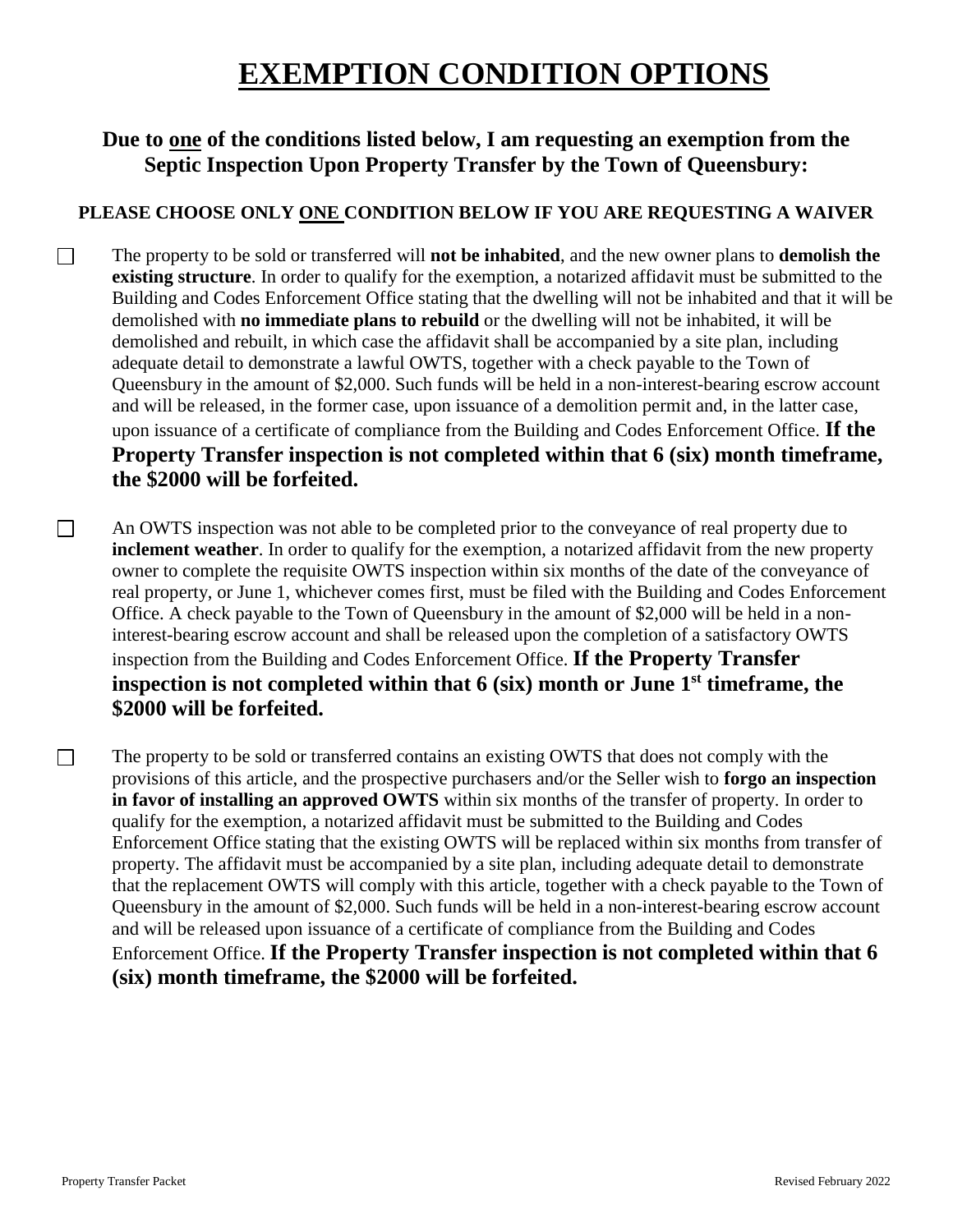- $\Box$ During the OWTS inspection, a **failure of the septic system was determined**. Due to **winter and frozen conditions, the repair to an existing OWTS could not occur or a new OWTS could not be installed before the conveyance of real property**. In order to qualify for the exemption, a notarized affidavit from the new property owner to complete the installation or repair of the septic system within six months from the date of the conveyance of real property, or June 1, whichever comes first, must be filed with the Building and Codes Enforcement Office. A check payable to the Town of Queensbury in the amount of \$2,000 will be held in a non-interest-bearing escrow account and shall be released upon the completion of the repair or installation of a new septic system and a satisfactory OWTS inspection from the Building and Codes Enforcement Office. **If the Property Transfer inspection is not completed within that 6 (six) month or June 1st timeframe, the \$2000 will be forfeited.**
- $\Box$ There is a record of a septic system inspection upon property transfer permit and inspection completed and passed within the last three years. Please provide a copy of this record.

#### **PLEASE READ NOTICE THOROUGHLY:**

**Failure to complete the inspection, obtain the permit or complete all repairs/installations identified in the preceding subsections of this section within the time provided or any subsequent deadline established by the Building and Codes Enforcement Office will result in forfeiture of the moneys held in escrow, and the Town may use such funds toward abating the conditions caused by each such violation of this article.**

**Inspections must take place within one (1) year of submission of a completed application. Inspections scheduled to take place after the one year period will be subject to submission of a renewal application and payment of the renewal fee based on the current fee schedule.**

#### **\*\*\*ONLY SIGN THIS PAGE IF YOU ARE OPTING FOR A WAIVER REQUEST!!\*\*\***

I have read and understand the above notice regarding the expectations and possible forfeiture of moneys submitted to the Town of Queensbury for an exemption request.

| Seller:     |              |
|-------------|--------------|
| Print Name: |              |
|             | Date: $\_\_$ |
| Buyer:      |              |
|             |              |
|             | Date:        |